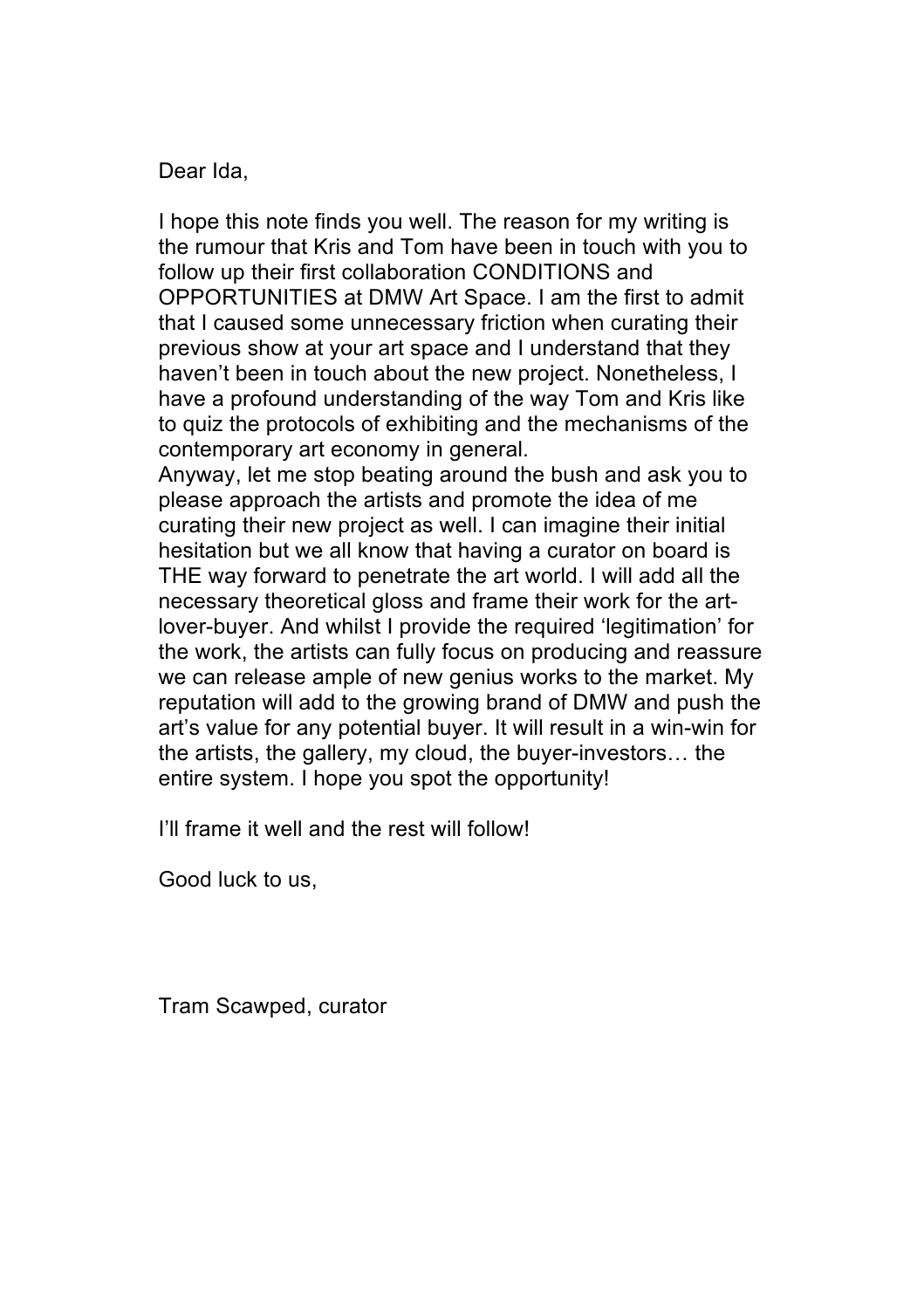Thank you for your positive reaction! And for bringing Kris, Tom and me back around the table for the upcoming show. Whilst their first show looked at the conditions and opportunities of the 'art space' by means of a series of minimal in situ interventions, GOOD CONDITIONS will explore the application and potential of autonomous artworks as components in a dense art-fair-look-alike constellation. You may undoubtedly question why on earth we would be opting for a dense display? Especially at a time when galleries create as much 'sacred' white space as possible around their exhibited works?

On the one hand, we intend to play around with the 'other' economic reality faced by art galleries when presenting at art fairs. Space will be limited, expensive and the investment needs to be recovered through an aesthetic overload of work on sale. On the other hand, it also reflects the artist-loverbuyer-collectors who often find themselves with similar spatial limitations. Whilst 'consuming' their investments at home, they assemble their collections far denser than the preferred system of presentation by the art world. We want to test the dynamics coming along with such a dense cacophony of works and how it can affect their value. Will the introduction of so many different ideas frustrate those who prefer an exhibition to develop a clear treatise? Will uncomfortable juxtapositions disadvantage individual work? Maybe we end reversing the dynamics and the cacophony might blossom in resisting the going system.

Let the density speak!

And all the best,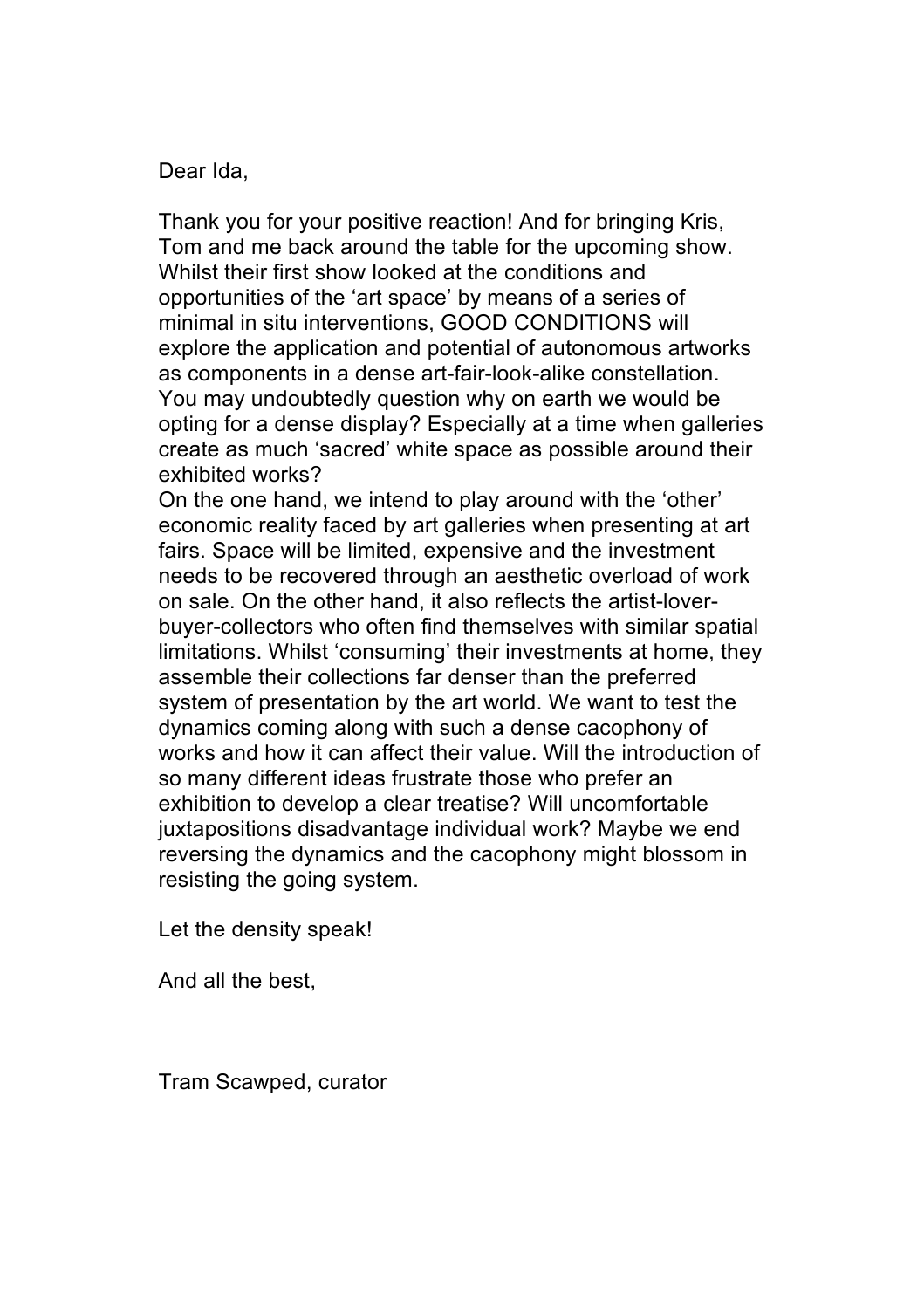Thank you for bringing forward all the right questions! Our art-fair-look-alike setup hints at the subjection of the artist to the art market and the tendency to 'mass-produce' art works that are (ideally, and certainly in the case of successful artists) to be quoted on the stock market. The art-fair-lookalike condition also collides two not so distant concepts: the museum and the shop… and the way artworks are largely neutralized by turning them into commodities. Artists have been absorbed in everyday consumer reality, and their labour stands for the production of art works that are turned into commodities. In GOOD CONDITONS we want to push this 'neutralization' a step further by presenting the art works as autonomous components. By masking the authorship of the works, we will be literally (or ironically) giving in to 'seriality' and mass-production. By taking, to a certain extent, the 'uniqueness' out of the work, we will be questioning the product and the relationship of (art) investment of money vs return.

Let's neutralize!

And good luck to us,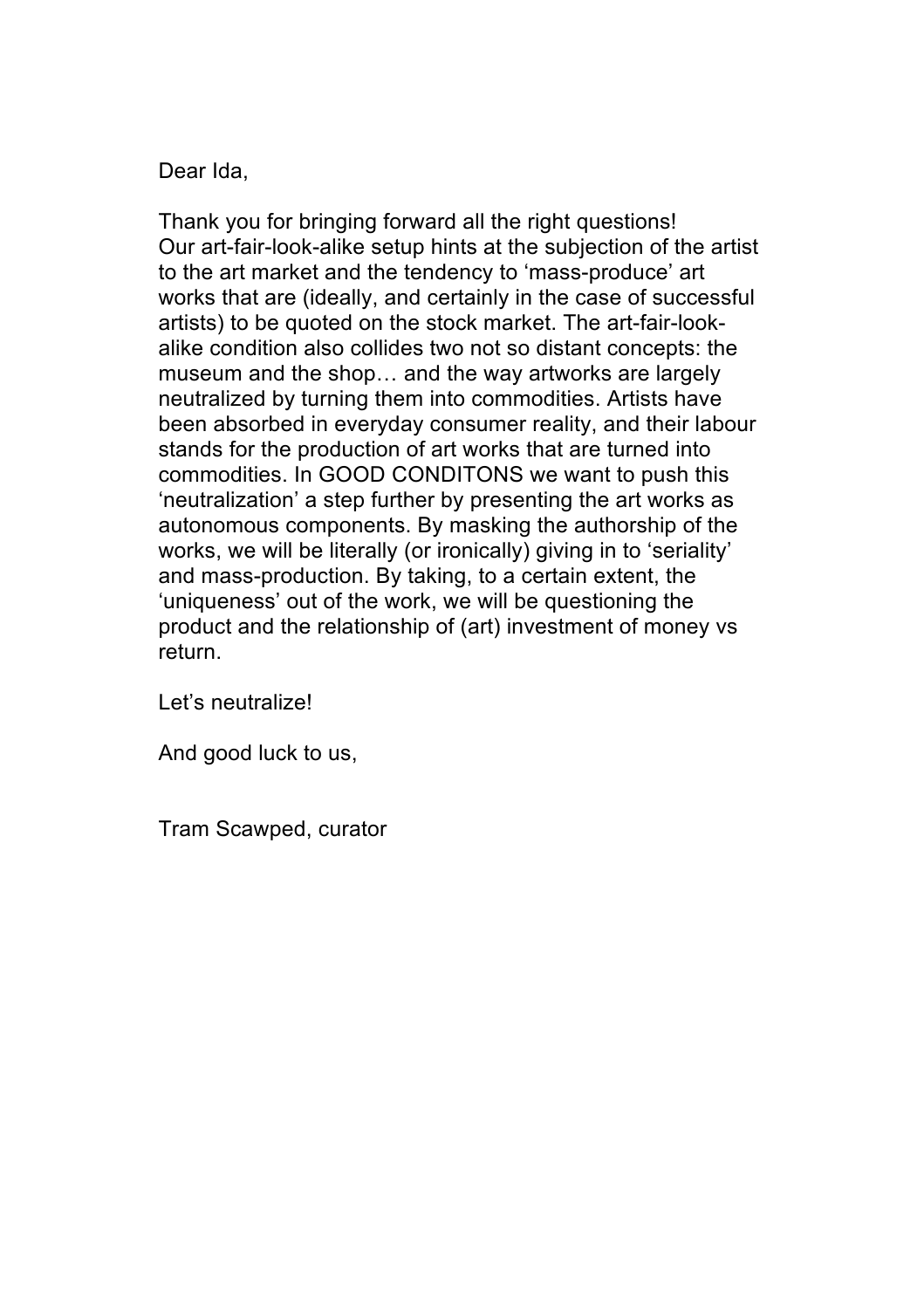Thank you for getting on board with our thoughts. It is true that the Art Market (and capital in general) has found an ultimate recipe in merging consumerism with the promotion of individual expression. Presenting Kris and Tom's works as a series of components is indeed a humorous undermining of the individual emancipation. It goes against the full recognition and expression of individual identities which are extremely deftly employed by the art economy. The setup I am currently finalizing with the artists will be a tongue in cheek appropriation of certain tools used by the art market. Or, so to speak, a mish-mash of use and abuse of market mechanisms. Of course there is a risk that we will actually undermine the value of the works presented. However, do not fear! We will skilfully compensate for any losses by introducing enticing sales-mechanism and incentives. We will have a cunning play with the subservience of art to finance in the neoliberal economy. Then again, what is the work and its value? The autonomous works on show or the constellation of works? The constellation or the changes and dynamics applied to it?

Let's confuse and everything else will follow!

Wishing us good luck,